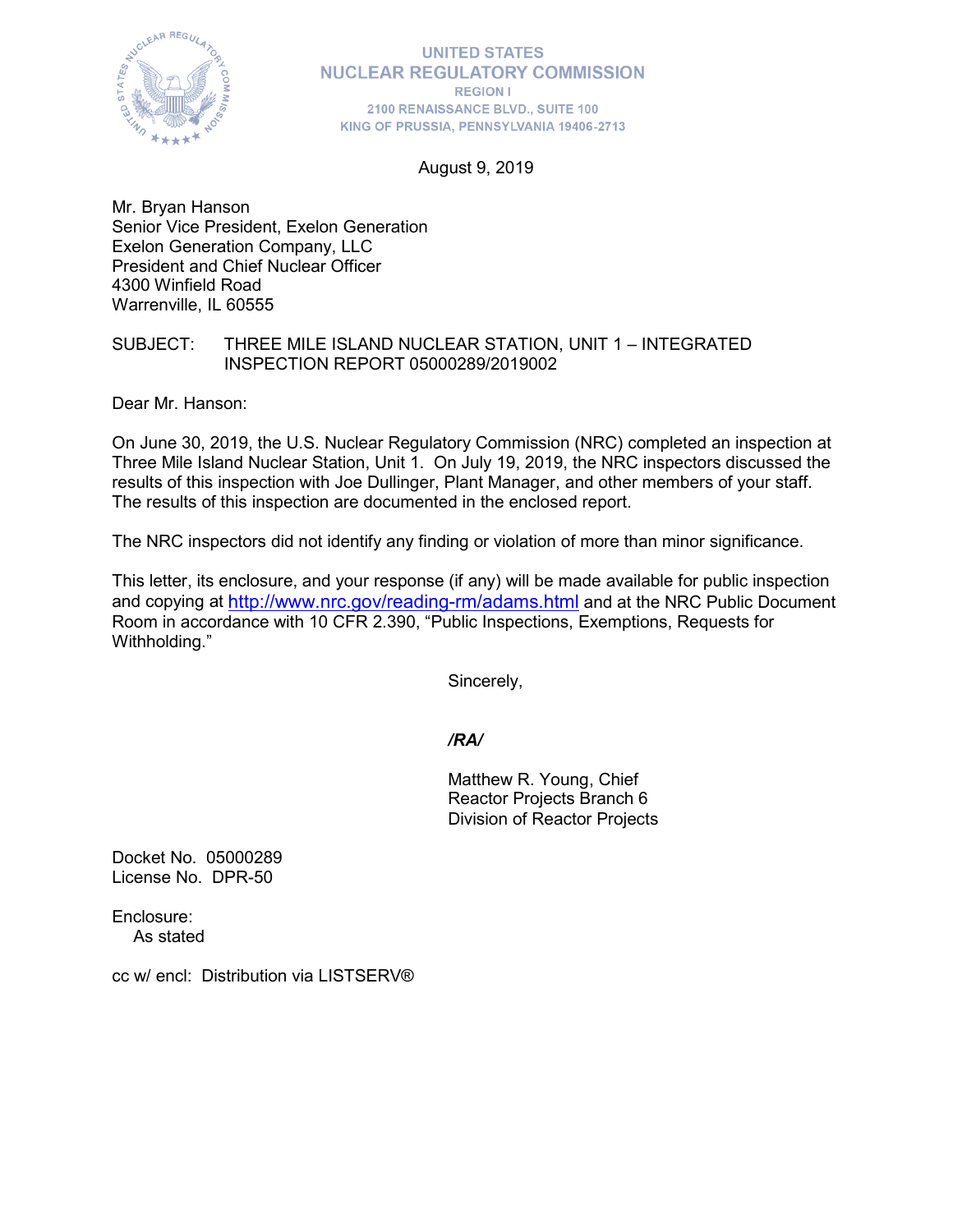#### SUBJECT: THREE MILE ISLAND NUCLEAR STATION, UNIT 1 – INTEGRATED INSPECTION REPORT 05000289/2019002 DATED AUGUST 9, 2019

# DISTRIBUTION w/encl:<br>DLew, RA, ORA (F

(R1ORAMAIL Res) RLorson, DRA (R1ORAMAIL Res)<br>DCollins, DRP (R1DRPMAIL Res) (R1DRPMAIL Res) Bwelling, DRP (R1DRPMAIL Res)<br>JYerokun, DRS (R1DRSMAIL Res) JYerokun, DRS (R1DRSMAIL Res)<br>PKrohn, DRS (R1DRSMAIL Res) (R1DRSMAIL Res) MYoung, BC ZHollcraft, SRI, DRP SHorvitz, DRP BLin, DRP DHochmuth, DRP, AA DDodson, RI, OEDO RidsNrrPMThreeMileIsland Resource RidsNrrDorlLpl1 Resource ROPReports Resource

#### DOCUMENT NAME: G:\Sites\TMI\Inspection Reports\2019\2019002\TMI 19002 FINAL.docx ADAMS ACCESSION NUMBER: ML19224A092

| <b>SUNSI Review</b>  |                      | ☑<br>Non-Sensitive<br>Sensitive |  | <b>Publicly Available</b><br>Non-Publicly Available |  |
|----------------------|----------------------|---------------------------------|--|-----------------------------------------------------|--|
| <b>OFFICE RI/DRP</b> |                      | RI/DRP                          |  |                                                     |  |
| <b>NAME</b>          | ZHollcraft per email | MYoung                          |  |                                                     |  |
| <b>DATE</b>          | 8/9/19               | 8/8/19                          |  |                                                     |  |

OFFICIAL RECORD COPY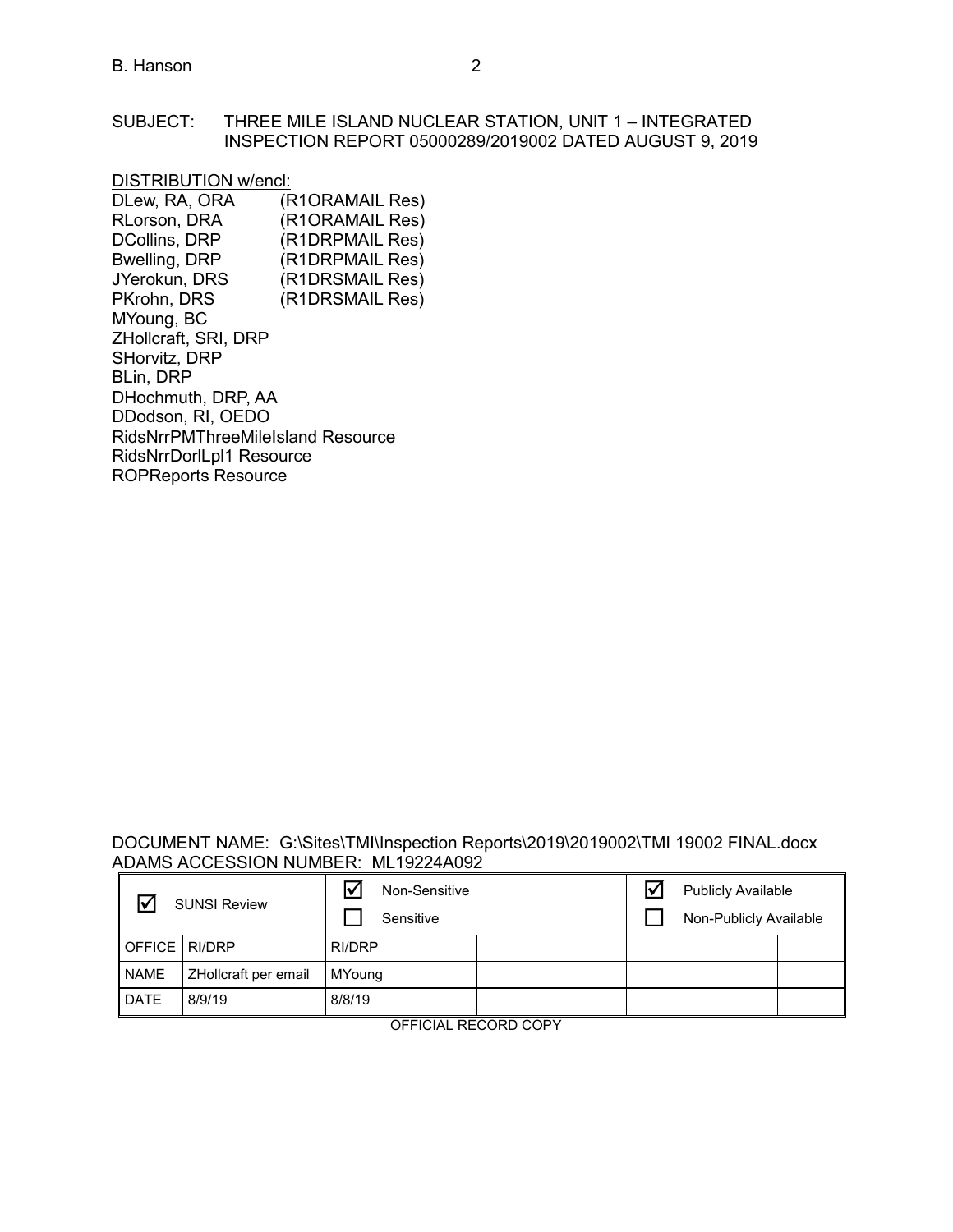# **U.S. NUCLEAR REGULATORY COMMISSION Inspection Report**

| Docket Number:                         | 05000289                                                                                                                                                                                 |
|----------------------------------------|------------------------------------------------------------------------------------------------------------------------------------------------------------------------------------------|
| License Number:                        | <b>DPR-50</b>                                                                                                                                                                            |
| Report Number:                         | 05000289/2019002                                                                                                                                                                         |
| Enterprise Identifier: I-2019-002-0033 |                                                                                                                                                                                          |
| Licensee:                              | <b>Exelon Generation Company, LLC</b>                                                                                                                                                    |
| Facility:                              | Three Mile Island Nuclear Station, Unit 1                                                                                                                                                |
| Location:                              | Middletown, PA 17057                                                                                                                                                                     |
| <b>Inspection Dates:</b>               | April 1, 2019 to June 30, 2019                                                                                                                                                           |
| Inspectors:                            | Z. Hollcraft, Senior Resident Inspector<br>S. Horvitz, Resident Inspector<br>B. Lin, Nuclear Systems Engineer<br>N. Floyd, Senior Reactor Inspector<br>J. Furia, Senior Health Physicist |
| Approved By:                           | Matthew R. Young, Chief<br>Reactor Projects Branch 6<br>Division of Reactor Projects                                                                                                     |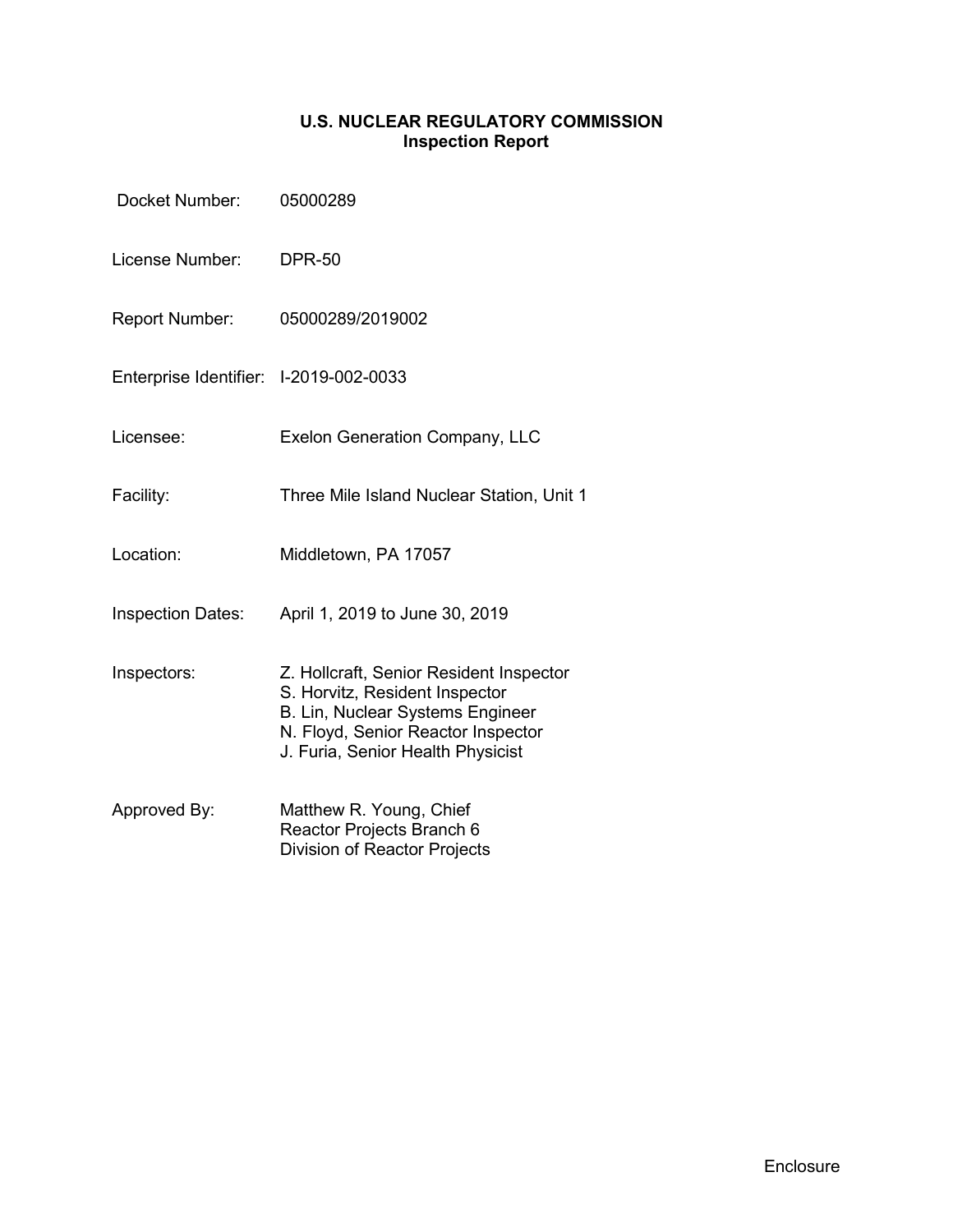## **SUMMARY**

The U.S. Nuclear Regulatory Commission (NRC) continued monitoring the licensee's performance by conducting an integrated inspection at Three Mile Island Nuclear Station, Unit 1 in accordance with the Reactor Oversight Process. The Reactor Oversight Process is the NRC's program for overseeing the safe operation of commercial nuclear power reactors. Refer to<https://www.nrc.gov/reactors/operating/oversight.html> for more information.

# **List of Findings and Violations**

No findings or violations of more than minor significance were identified.

# **Additional Tracking Items**

None.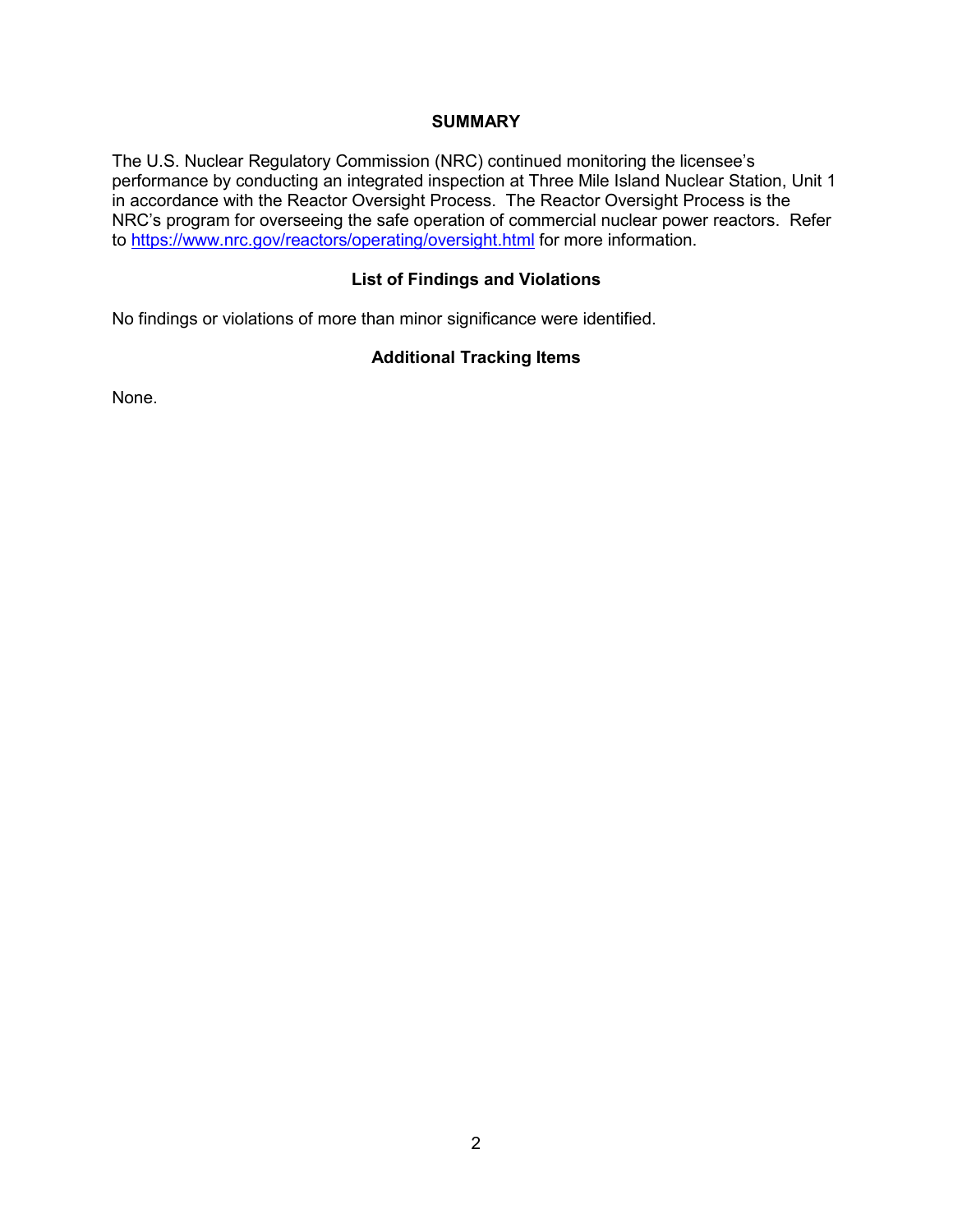# **PLANT STATUS**

Unit 1 began the inspection period at rated thermal power. On May 29, 2019, the unit was down powered to 77 percent as requested by Transmission for load following. The unit was returned to rated thermal power on May 29, 2019, and remained at or near rated thermal power for the remainder of the inspection period.

# **INSPECTION SCOPES**

Inspections were conducted using the appropriate portions of the inspection procedures (IPs) in effect at the beginning of the inspection unless otherwise noted. Currently approved IPs with their attached revision histories are located on the public website at [http://www.nrc.gov/reading](http://www.nrc.gov/reading-rm/doc-collections/insp-manual/inspection-procedure/index.html)[rm/doc-collections/insp-manual/inspection-procedure/index.html.](http://www.nrc.gov/reading-rm/doc-collections/insp-manual/inspection-procedure/index.html) Samples were declared complete when the IP requirements most appropriate to the inspection activity were met consistent with Inspection Manual Chapter (IMC) 2515, "Light-Water Reactor Inspection Program - Operations Phase." The inspectors performed plant status activities described in IMC 2515, Appendix D, "Plant Status," and conducted routine reviews using IP 71152, "Problem Identification and Resolution." The inspectors reviewed selected procedures and records, observed activities, and interviewed personnel to assess licensee performance and compliance with Commission rules and regulations, license conditions, site procedures, and standards.

# **REACTOR SAFETY**

## 71111.01 - Adverse Weather Protection

## External Flooding Sample (IP Section 03.04) (1 Sample)

- (1) The inspectors evaluated readiness to cope with external flooding for the following areas:
	- Flood dike on April 9, 2019, Operating Experience Smart Sample 2007/02, Revision 3

#### Impending Severe Weather Sample (IP Section 03.03) (1 Sample)

(1) The inspectors evaluated readiness for impending adverse weather conditions for a tornado watch on May 29, 2019.

#### Summer Readiness Sample (IP Section 03.01) (1 Sample)

(1) The inspectors evaluated summer readiness of offsite and alternate alternating current power systems on June 29, 2019.

# 71111.04 - Equipment Alignment

#### Partial Walkdown Sample (IP Section 03.01) (4 Samples)

The inspectors evaluated system configurations during partial walkdowns of the following systems/trains:

(1) Protected system lineup during the 'B' emergency diesel generator system outage window on April 8, 2019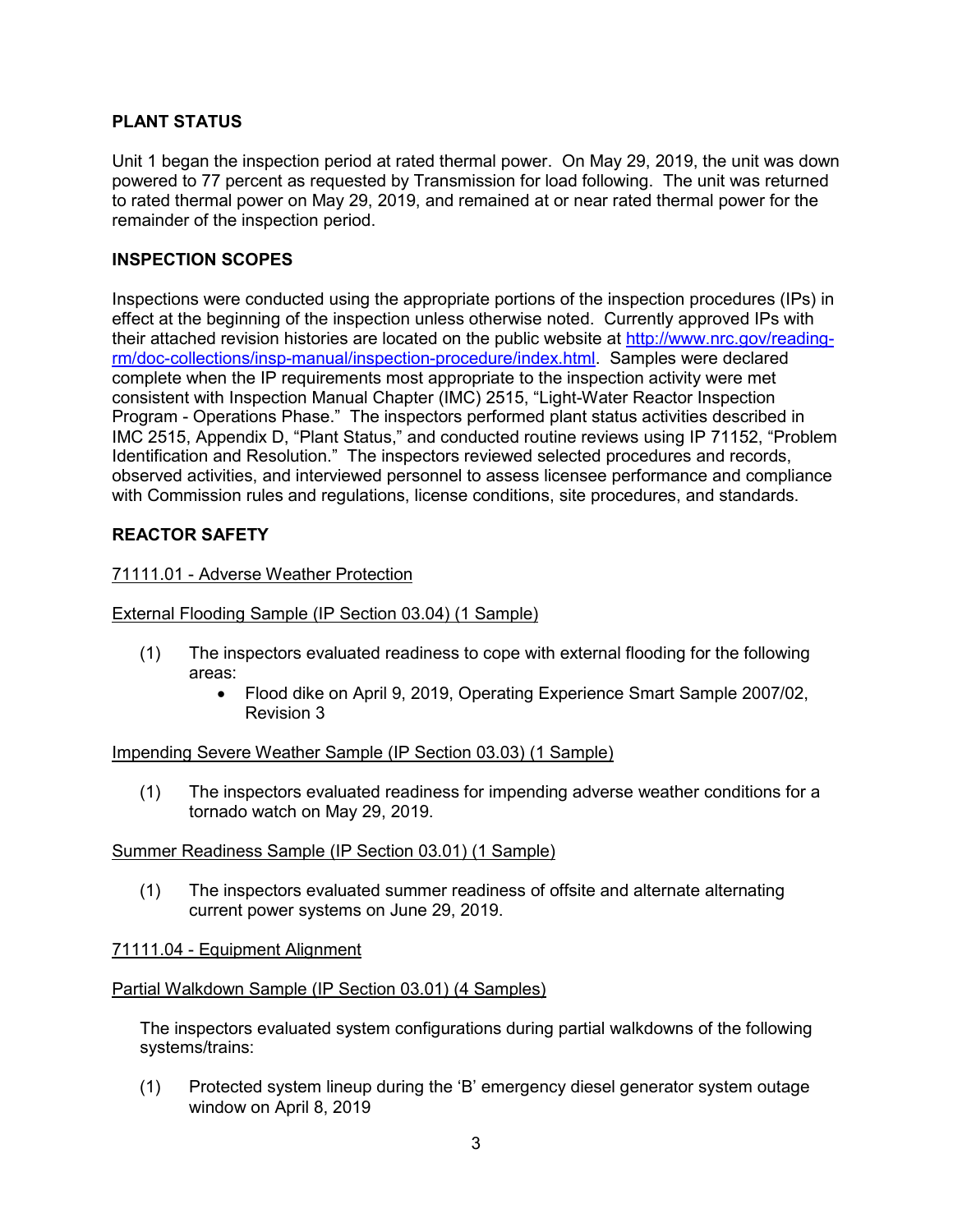- (2) 'B' reactor building spray pump following maintenance and quarterly pump testing on April 18, 2019
- (3) 'B' and 'C' nuclear services closed cycle cooling pump systems during 'A' pump maintenance on May 1, 2019
- (4) Fire service pump FS-P-1 system restoration following maintenance on June 27, 2019

## 71111.04S - Equipment Alignment

## Complete Walkdown Sample (IP Section 03.02) (1 Sample)

(1) The inspectors evaluated system configurations during a complete walkdown of the spent fuel cooling system on May 23, 2019.

## 71111.05Q - Fire Protection

## Quarterly Inspection (IP Section 03.01) (5 Samples)

The inspectors evaluated fire protection program implementation in the following selected areas:

- (1) Auxiliary building elevation 281', makeup pump 1A, 1B, and 1C cubicles, AB-FZ-2A, AB-FZ-2B, and AB-FZ-22C on April 23, 2019
- (2) Turbine building elevation 322', TB-FA-1(3), TB-FA-1(9), and TB-FA-1(10), on April 30, 2019
- (3) Auxiliary building elevation 305', AB-FZ-7 and AB-FZ-8, on May 1, 2019
- (4) Control building elevation 322', CB-FA-2D and CB-FA-2E, on May 2, 2019
- (5) Control building elevation 380' and patio area all levels, CB-FZ-5A, CB-FZ-5B, and FH-FZ-5, on June 3, 2019

#### 71111.06 - Flood Protection Measures

#### Inspection Activities - Underground Cables (IP Section 02.02c.) (1 Sample)

The inspectors evaluated cable submergence protection in:

(1) Manhole E-8 on May 29, 2019

#### 71111.07T - Heat Sink Performance

#### Triennial Review (IP Section 02.02) (3 Samples)

The inspectors evaluated heat exchanger/sink performance on the following:

- (1) A/B/C/D Nuclear Services Heat Exchangers, Cooled by River Water, Section 02.02b
- (2) A and B Spent Fuel Pool Heat Exchangers, Closed Loop, Section 02.02c
- (3) Ultimate Heat Sink Nuclear Services River Water System, Section 02.02d, Specifically Sections 02.02d4, 02.02d5, 02.02d6 and 02.02d7 were completed.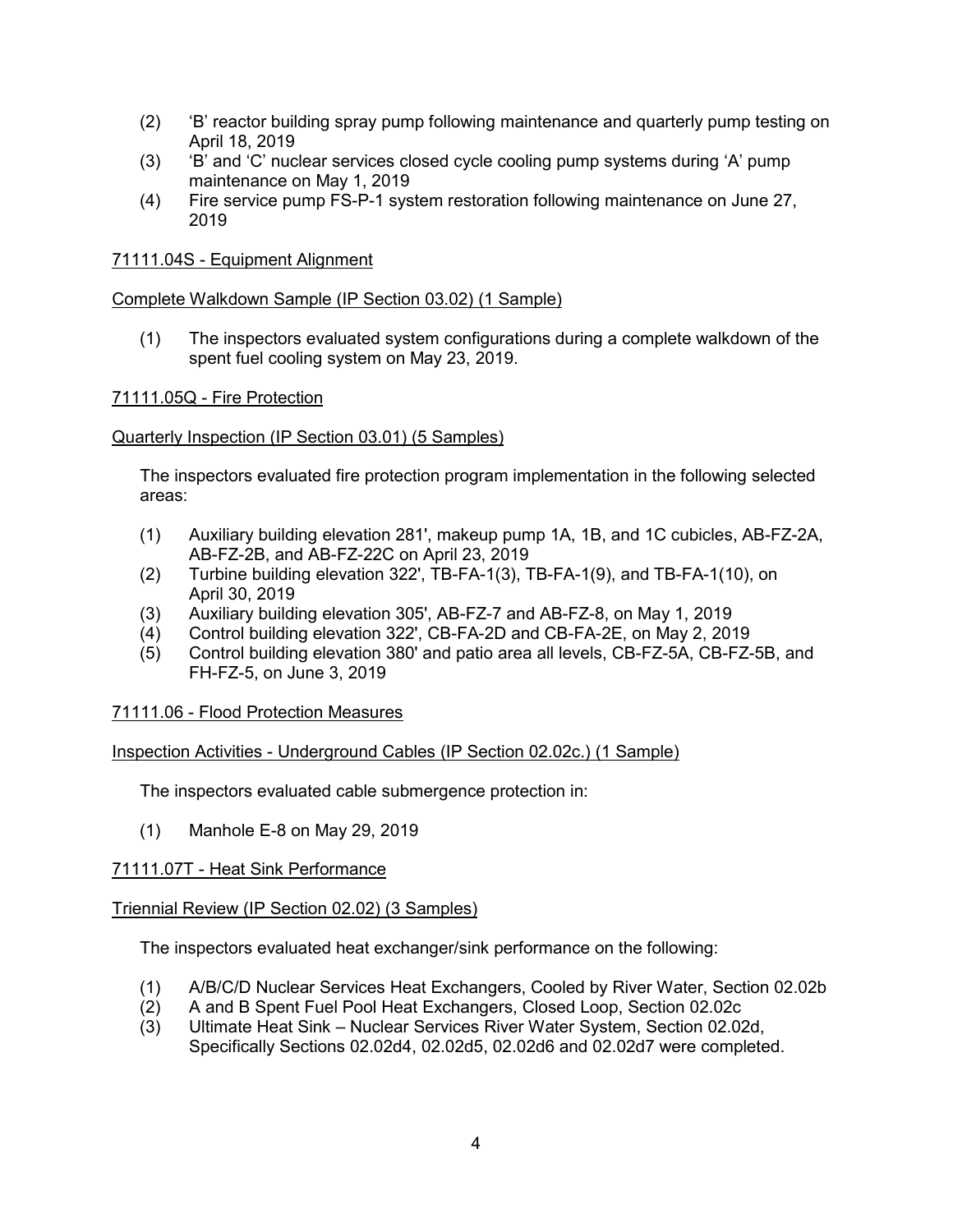# 71111.11Q - Licensed Operator Requalification Program and Licensed Operator Performance

# Licensed Operator Performance in the Actual Plant/Main Control Room (IP Section 03.01) (1 Sample)

(1) The inspectors observed and evaluated licensed operator performance in the control room during the 'A' train emergency load sequence and high-pressure injection logic testing on April 25, 2019.

# Licensed Operator Requalification Training/Examinations (IP Section 03.02) (1 Sample)

(1) The inspectors observed and evaluated licensed operator requalification classroom training on May 22, 2019.

# 71111.12 - Maintenance Effectiveness

# Routine Maintenance Effectiveness Inspection (IP Section 02.01) (2 Samples)

The inspectors evaluated the effectiveness of routine maintenance activities associated with the following equipment and/or safety significant functions:

- (1) Title 10 of the *Code of Federal Regulations* (CFR) 50.65 (a)(3) maintenance rule periodic assessment for the period of January 1, 2017, through December 31, 2018
- (2) Instrument air system on June 5, 2019

# 71111.13 - Maintenance Risk Assessments and Emergent Work Control

# Risk Assessment and Management Sample (IP Section 03.01) (6 Samples)

The inspectors evaluated the risk assessments for the following planned and emergent work activities:

- (1) Elevated risk during performance of 'D' 4kV bus loss of voltage/degraded grid timing relay calibration and logic test on April 4, 2019
- (2) Scheduled system outage window for the 'B' emergency diesel generator on April 7-11, 2019
- (3) Elevated risk due to 'A' train reactor building containment isolation logic and component engineered safeguards actuation system testing on May 23, 2019
- (4) Elevated risk due to 1E 4160V bus undervoltage 27-4 relay replacement post maintenance testing on May 29, 2019
- (5) Elevated risk due to inservice testing of the power operated relief valve (PORV) isolation valve and its setpoint check on June 13, 2019
- (6) Emergent work to replace a reactor coolant pressure bistable trip module for the channel 2 engineered safeguards actuation system on June 18, 2019

# 71111.15 - Operability Determinations and Functionality Assessments

# Operability Determination or Functionality Assessment (IP Section 02.02) (8 Samples)

The inspectors evaluated the following operability determinations and functionality assessments: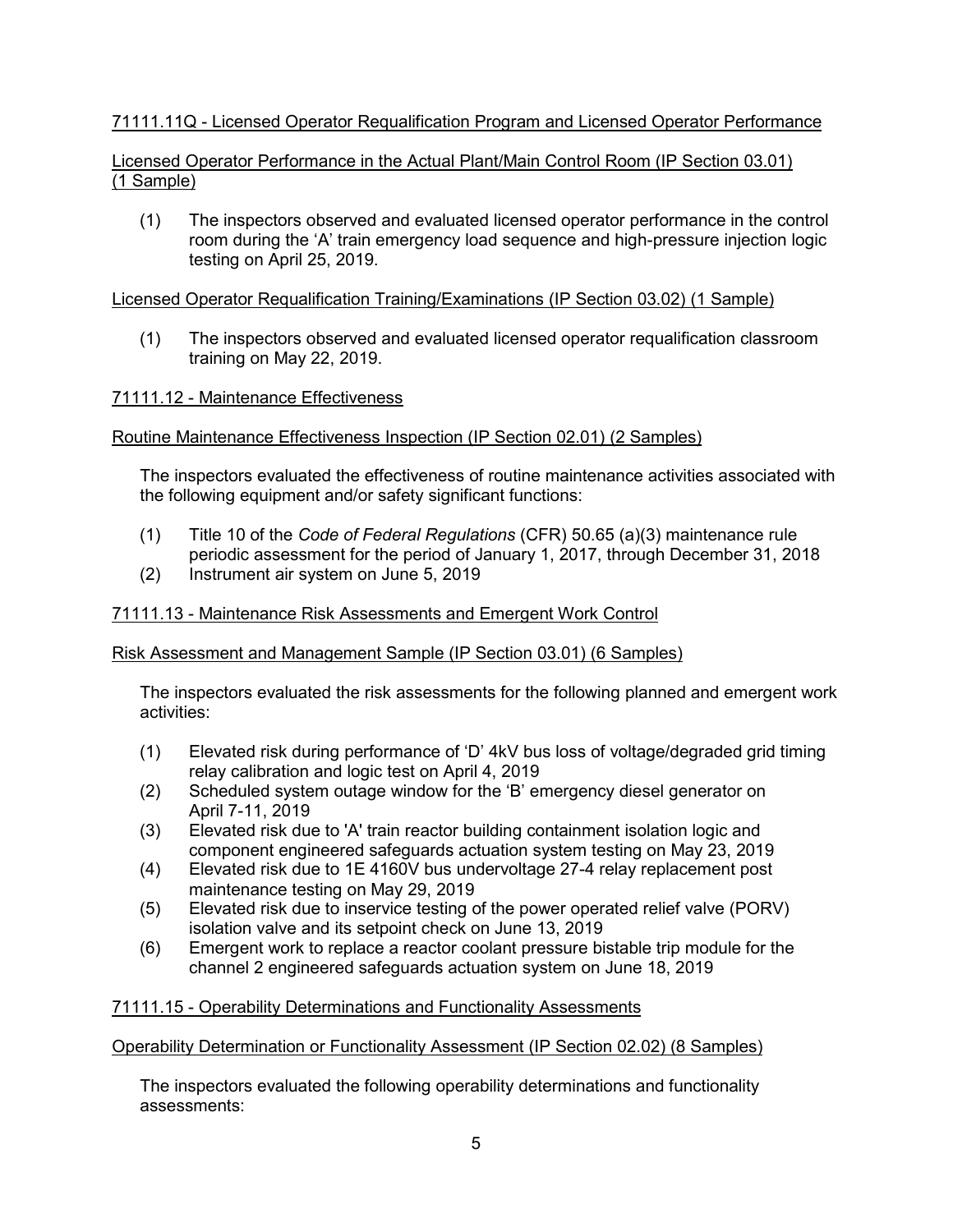- (1) Operability evaluation of decay closed cooling shell bypass control valve (DC-V-65B) on April 4, 2019
- (2) Operability evaluation of electrical penetration (PP-FI-98) flow exceeding procedural acceptable limit on April 9, 2019
- (3) Operability evaluation of electrical penetration (PP-FI-130) flow exceeding procedural acceptable limit on April 9, 2019
- (4) 'B' steam generator level transmitter (FW-LT-1052) indication drifted on April 9, 2019
- (5) Operability evaluation of the 'A' nuclear service closed cooling pump (NS-P-1A) for a seal and flange leak following replacement on May 2, 2019
- (6) High silt levels at the intake screen house on May 9, 2019
- (7) Reactor coolant system heat balance evaluation results were unsatisfactory on May 27, 2019
- (8) 'A' spent fuel pool active leakage on June 3, 2019

## 71111.18 - Plant Modifications

## Temporary Modifications and/or Permanent Modifications (IP Section 03.01 and/or 03.02) (1 Sample)

The inspectors evaluated the following temporary or permanent modifications:

(1) Alternate flow path for SD-P-3A/B and SD-P-4A/B to the Turbine building on June 15, 2019

## 71111.19 - Post-Maintenance Testing

# Post Maintenance Test Sample (IP Section 03.01) (6 Samples)

The inspectors evaluated the following post maintenance tests:

- (1) Retest of the 'B' emergency diesel generator on April 11, 2019, at the conclusion of a scheduled system outage window
- (2) Retest of the 'B' decay closed heat exchanger shell bypass control valve (DC-V-65B) on March 15, 2019
- (3) '1E' 4160V bus undervoltage 27-4 relay replacement post maintenance testing on May 29, 2019
- (4) Retest of control rod drive power supply (CRD-SRPS-22B) on May 30, 2019
- (5) Channel 2 engineered safeguards bistable replacement on June 18, 2019
- (6) Fire service pump FS-P-1 following packing replacement on June 27, 2019

#### 71111.22 - Surveillance Testing

The inspectors evaluated the following surveillance tests:

#### Inservice Testing (IP Section 03.01) (1 Sample)

(1) OP-TM-214-202, in-service testing of the 'B' reactor building spray pump on April 18, 2019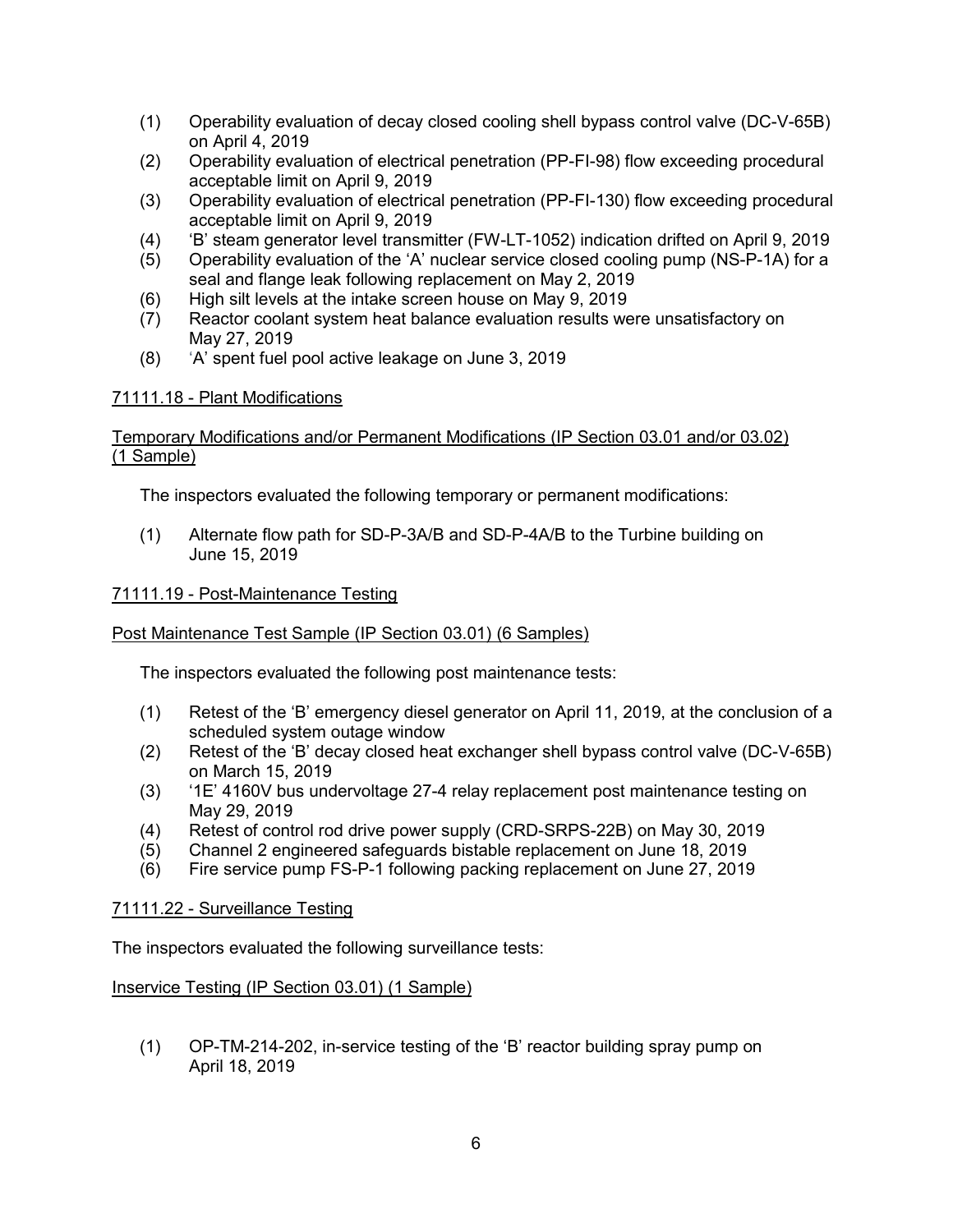# Reactor Coolant System (RCS) Leakage Detection Testing (IP Section 03.01) (1 Sample)

(1) OP-TM-220-251, reactor coolant system leak rate determination on May 2, 2019

# Surveillance Tests (other) (IP Section 03.01) (5 Samples)

- (1) 1302-5.31C, 4kV 'D' bus loss of voltage/degraded grid timing relay calibration and logic test on April 4, 2019
- (2) 1303-11.37B, heat sink protection system steam generator level and pressure channel II test on April 16, 2019
- (3) 1304-5.2A, 'A' emergency load sequence and high-pressure injection logic testing on April 25, 2019
- (4) 1301-3, reactor coolant system chemistry and activity sampling on May 15, 2019
- (5) 1303-4.11, engineered safeguards relay testing on June 18, 2019

# **RADIATION SAFETY**

# 71124.07 - Radiological Environmental Monitoring Program

## Groundwater Protection Initiative (GPI) Implementation (IP Section 02.02) (1 Sample)

(1) The inspectors reviewed: groundwater monitoring results; changes to the Groundwater Protection Initiative (GPI) program since the last inspection; anomalous results or missed groundwater samples; leakage or spill events including entries made into the decommissioning files (10 CFR 50.75(g)); evaluations of surface water discharges; and evaluation of any positive groundwater sample results including appropriate stakeholder notifications and effluent reporting requirements.

#### Site Inspection (IP Section 02.01) (1 Sample)

The inspectors evaluated the radiological environmental monitoring program implementation.

(1) The inspectors walked down various thermoluminescent dosimeter and air and water sampling locations and reviewed associated calibration and maintenance records. The inspectors observed the sampling of various environmental media as specified in the Offsite Dose Calculation Manual (ODCM). The inspectors reviewed the groundwater monitoring program as it applies to selected potential leaking structures, systems, and components (SSCs), and 10 CFR 50.75(g) records of leaks, spills, and remediation since the previous inspection.

# **OTHER ACTIVITIES – BASELINE**

# 71151 - Performance Indicator Verification

The inspectors verified licensee performance indicators submittals listed below:

#### BI01: RCS Specific Activity Sample (IP Section 02.10) (1 Sample)

(1) January 1, 2018, through March 31, 2019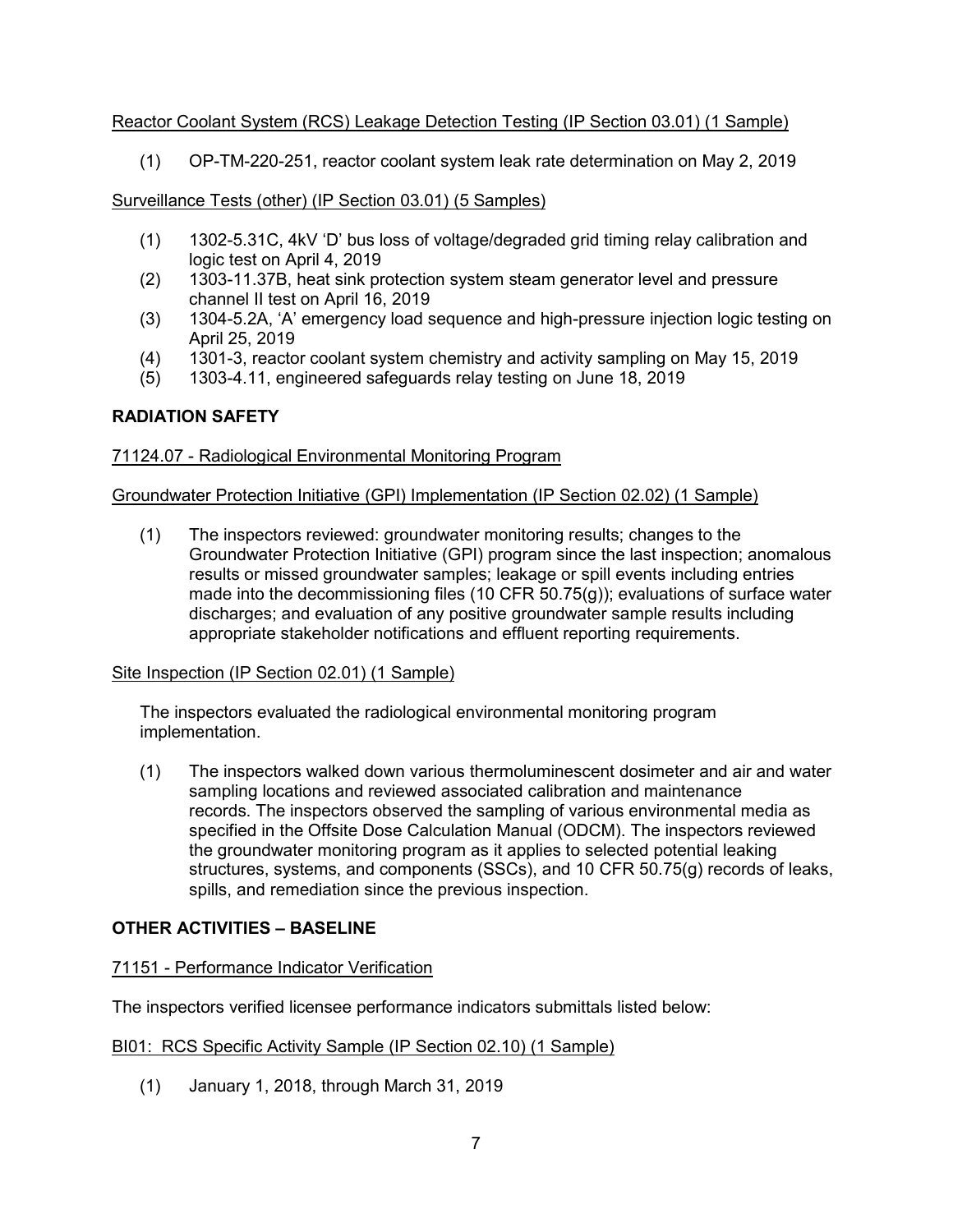# BI02: RCS Leak Rate Sample (IP Section 02.11) (1 Sample)

(1) January 1, 2018, through March 31, 2019

# 71152 - Problem Identification and Resolution

# Semiannual Trend Review (IP Section 02.02) (1 Sample)

(1) The inspectors reviewed the licensee's corrective action program for potential adverse trends in maintenance and incident report (IR) generation that might be indicative of a more significant safety issue.

# **INSPECTION RESULTS**

Observation: Semiannual Trend Review 71152 In light of anticipated permanent cessation of operations in September 2019, inspectors reviewed trends within the maintenance program related to backlog and the corrective action program related to IR generation. The licensee's maintenance backlog has seen no appreciable change since the beginning of 2019 and is generally kept low. IR generation is slightly lower than the previous year both overall, and on a per capita basis. However given the reduced amount of work being performed due to deferred maintenance, inspectors are unable to draw specific conclusions on this. The inspectors do not see any indication of decline in performance in either of these areas. The inspectors also have noted that the licensee is closely monitoring IR generation rates along with other metrics in order to self assess any declining performance.

# **EXIT MEETINGS AND DEBRIEFS**

The inspectors verified no proprietary information was retained or documented in this report.

- On July 19, 2019, the inspectors presented the integrated inspection results to Joe Dullinger, Plant Manager, and other members of the licensee staff.
- On June 20, 2019, the inspectors presented the triennial heat sink inspection results to Edward Callan, Site Vice President, and other members of the licensee staff.
- On June 14, 2019, the inspectors presented the radiological environmental monitoring program (REMP) inspection results to Joe Dullinger, Plant Manager, and other members of the licensee staff.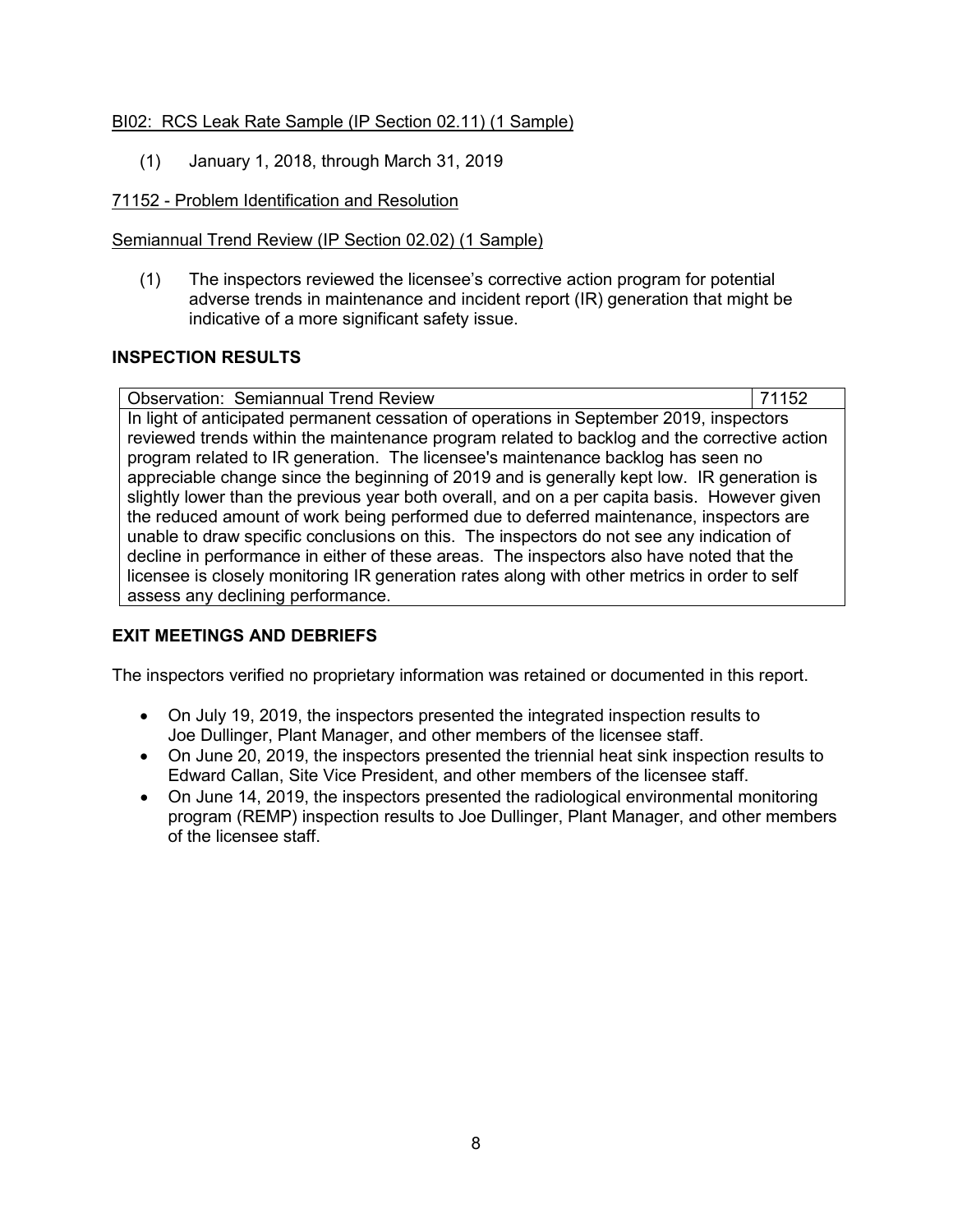# **DOCUMENTS REVIEWED**

| Inspection | Type                                         | Designation                       | <b>Description or Title</b>                                                                         | Revision or       |
|------------|----------------------------------------------|-----------------------------------|-----------------------------------------------------------------------------------------------------|-------------------|
| Procedure  |                                              |                                   |                                                                                                     | Date              |
| 71111.01   | <b>Corrective Action</b><br><b>Documents</b> | 01387409                          |                                                                                                     |                   |
|            | Procedures                                   | 3301-SA1                          | Dike Inspection                                                                                     | Revision 17       |
| 71111.04   | Drawings                                     | 302-610                           | Nuclear Services Closed Cycle Cooling Water Flow Diagram                                            | Revision 82       |
|            |                                              | 302-645                           | Decay Heat Flow Diagram Closed Cycle Cooling Water                                                  | Revision 39       |
|            |                                              | 302-712                           | Reactor Building Spray Flow Diagram                                                                 | Revision 49       |
| 71111.04S  | <b>Corrective Action</b>                     | 04260051                          |                                                                                                     |                   |
|            | Documents                                    | 04260056                          |                                                                                                     |                   |
|            | Drawings                                     | 302-630                           | Spent Fuel Cooling System Flow Diagram                                                              | Revision 35       |
|            |                                              | 302-728                           | Spent Fuel Pool & Fuel Transfer Canal Leak Detection Flow                                           | Revision 1        |
|            |                                              |                                   | Diagram                                                                                             |                   |
| 71111.05Q  | <b>Fire Plans</b>                            | AB-FZ-2A, 2B<br>AND <sub>2C</sub> | Auxiliary Building Elevation 281', Makeup Pump 1A, 1B, and<br><b>1C Cubicles</b>                    | <b>Revision 2</b> |
|            |                                              |                                   |                                                                                                     |                   |
|            |                                              | $AB-FZ-7$                         | Auxiliary Bldg. Elev. 305'; Decay Heat Removal & Nuclear<br>Services Closed Cycle Cooling Pump Area | Revision 6        |
|            |                                              | AB-FZ-8                           | Auxiliary Bldg. Elev. 305'; Waste Gas Decay Tanks Area                                              | Revision 3        |
|            |                                              | CB-FA-2D                          | Control Bldg. Elev. 322'; "A" Inverter Room                                                         | <b>Revision 7</b> |
|            |                                              | CB-FA-2E                          | Control Bldg. Elev. 322'; "B" Inverter Room                                                         | <b>Revision 7</b> |
|            |                                              | CB-FZ-5A                          | Control Bldg. Elev. 380'; North H&V Equipment Room                                                  | Revision 3        |
|            |                                              | CB-FZ-5B                          | Control Bldg. Elev. 380'; South H&V Equipment Room                                                  | <b>Revision 3</b> |
|            |                                              | FH-FZ-5-(322 FT)                  | Fuel Handling Bldg. Elev. 322'; Control Bldg. Patio Area                                            | <b>Revision 7</b> |
|            |                                              | FH-FZ-5-(338 FT                   | Fuel Handling Bldg. Elev. 338'-6"; Control Bldg. Patio Area                                         | <b>Revision 4</b> |
|            |                                              | $6 \text{ IN}$ )                  |                                                                                                     |                   |
|            |                                              | FH-FZ-5-                          | CB Patio Area (FH-FZ-5-355/365' I & C Shop/Office Area)                                             | Revision 5        |
|            |                                              | (355/365 FT)                      |                                                                                                     |                   |
|            |                                              | FH-FZ-5-(380 FT)                  | Fuel Handling Bldg. Elev. 380'; Control Bldg. Patio Area                                            | <b>Revision 3</b> |
|            |                                              | TB-FA-1 (10)                      | Turbine Bldg. Elev. 322'; Turbine Driven Main Feedwater                                             | Revision 5        |
|            |                                              |                                   | Pumps                                                                                               |                   |
|            |                                              | TB-FA-1 $(3)$                     | Electrical Equipment Room; Turbine Bldg. Elev. 322'                                                 | <b>Revision 5</b> |
|            |                                              | TB-FA-1 (9)                       | Turbine Bldg. Elev. 322'; Main Turbine Oil Reservoir                                                | <b>Revision 5</b> |
| 71111.06   | Procedures                                   | ER-AA-300-150                     | <b>Cable Condition Monitoring Program</b>                                                           | <b>Revision 5</b> |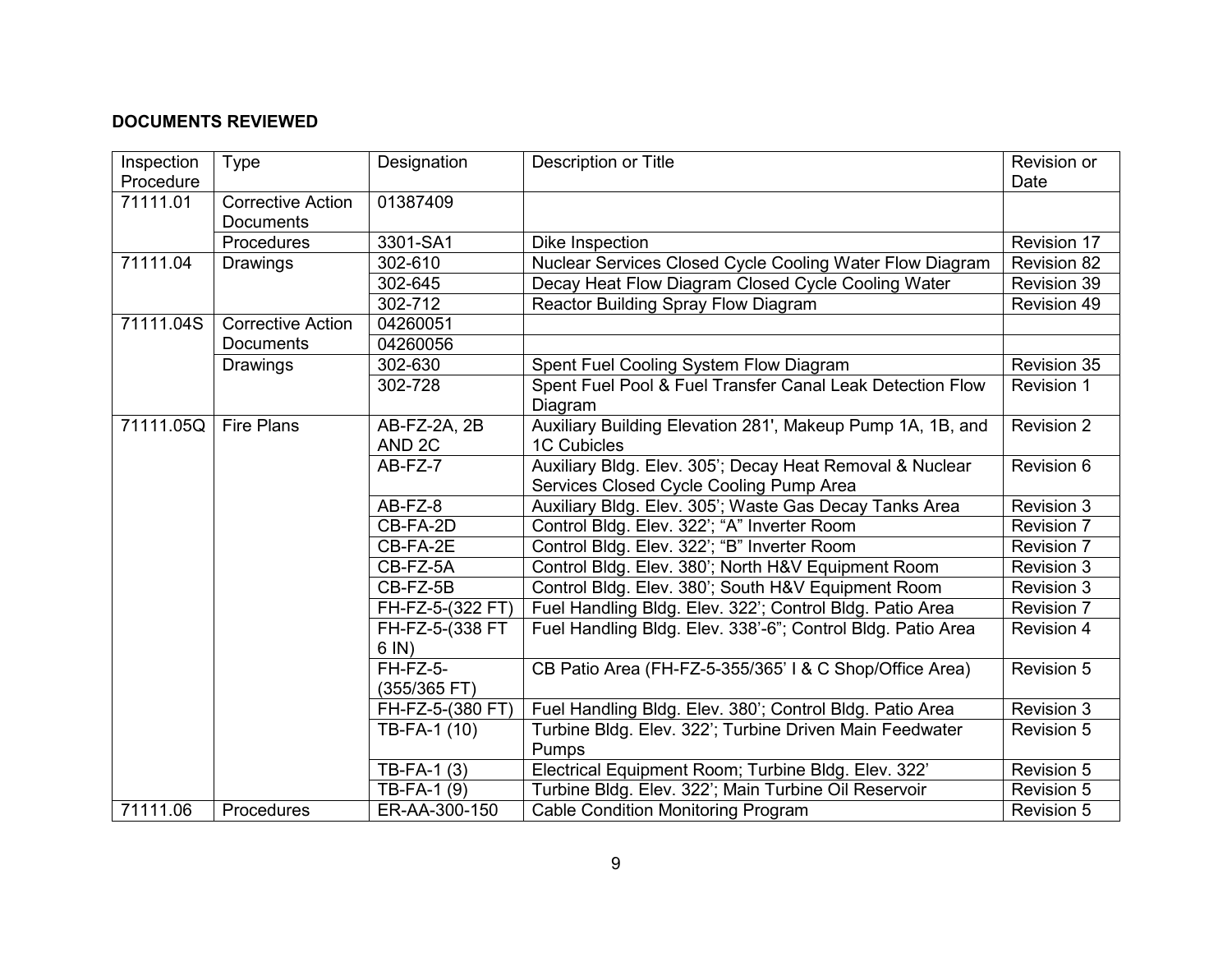| Inspection | Type                     | Designation      | Description or Title                                          | Revision or       |
|------------|--------------------------|------------------|---------------------------------------------------------------|-------------------|
| Procedure  |                          |                  |                                                               | Date              |
|            | <b>Work Orders</b>       | 0486509201       |                                                               |                   |
| 71111.11Q  | Procedures               | <b>TQ-AA-150</b> | <b>Operator Training Programs</b>                             | Revision 18       |
| 71111.12   | <b>Corrective Action</b> | 03972831         |                                                               |                   |
|            | <b>Documents</b>         | 03979144         |                                                               |                   |
|            |                          | 04021479         |                                                               |                   |
|            |                          | 04055198         |                                                               |                   |
|            |                          | 04073686         |                                                               |                   |
|            |                          | 04075335         |                                                               |                   |
|            |                          | 04075603         |                                                               |                   |
|            |                          | 04181275         |                                                               |                   |
|            |                          | 04199316         |                                                               |                   |
|            |                          | 04213052         |                                                               |                   |
|            |                          | 04234449         |                                                               |                   |
|            | Miscellaneous            |                  | Three Mile Island Unit 1 Maintenance Rule Periodic            | Revision 0        |
|            |                          |                  | Assessment per 10 CFR 50.65(a)(3) January 2017 to             |                   |
|            |                          |                  | December 2018                                                 |                   |
|            |                          |                  | Maintenance Rule System Basis Document, Instrument Air,       | May 9, 2019       |
|            |                          |                  | Unit 1 System 852                                             |                   |
|            | Procedures               | ER-AA-310-1007   | Maintenance Rule - Periodic (a)(3) Assessment                 | Revision 5        |
| 71111.13   | Procedures               | OP-AA-108-117    | <b>Protected Equipment Program</b>                            | <b>Revision 5</b> |
|            | <b>Work Orders</b>       | 4766855          |                                                               |                   |
|            |                          | 4865674          |                                                               |                   |
|            |                          | 4895823          |                                                               |                   |
| 71111.15   | Calculations             | C-1101-531-      | Calculation for an Acceptable Silt Accumulation in the Intake | Revision 1        |
|            |                          | E310-015         | Screen and Pump House                                         |                   |
|            |                          |                  |                                                               |                   |
|            | <b>Corrective Action</b> | 04208006         |                                                               |                   |
|            | <b>Documents</b>         | 04237660         |                                                               |                   |
|            |                          | 04237997         |                                                               |                   |
|            |                          | 04237999         |                                                               |                   |
|            |                          | 04245812         |                                                               |                   |
|            |                          | 04245826         |                                                               |                   |
|            |                          | 04248669         |                                                               |                   |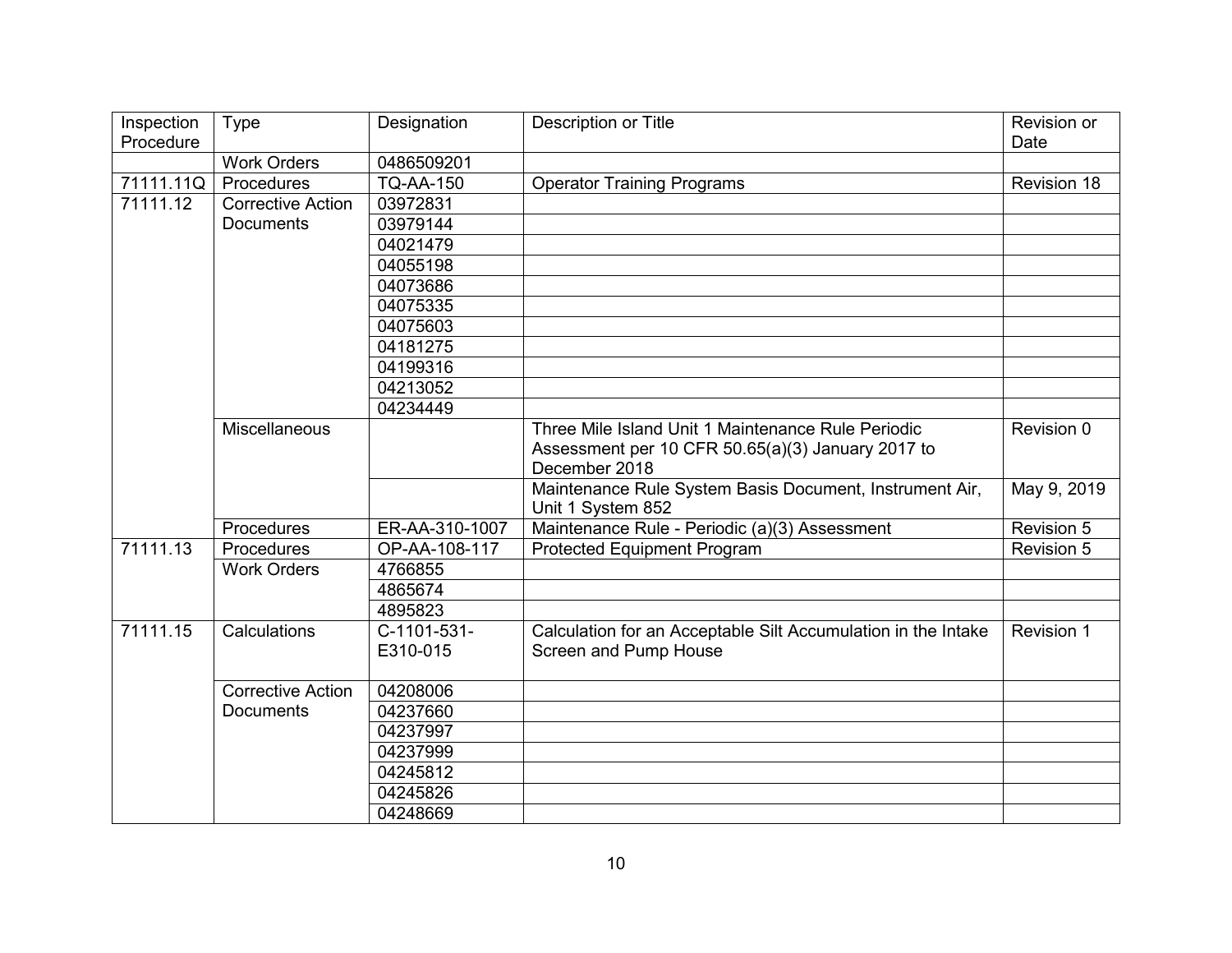| Inspection | Type                     | Designation   | Description or Title                                                                                                                  | Revision or        |
|------------|--------------------------|---------------|---------------------------------------------------------------------------------------------------------------------------------------|--------------------|
| Procedure  |                          |               |                                                                                                                                       | Date               |
|            |                          | 04248671      |                                                                                                                                       |                    |
|            |                          | 04249014      |                                                                                                                                       |                    |
|            |                          | 04250896      |                                                                                                                                       |                    |
|            |                          | 04251968      |                                                                                                                                       |                    |
|            |                          | 04251976      |                                                                                                                                       |                    |
|            |                          | 4247814       |                                                                                                                                       |                    |
|            |                          | 4248155       |                                                                                                                                       |                    |
|            | Procedures               | 1102-4        | <b>Power Operation</b>                                                                                                                | Revision 137       |
|            |                          | 1301-6.7      | Monitoring of Silt Buildup in River Water Screen House                                                                                | Revision 23        |
|            |                          | 1301-9.7      | Intake Pump House Floor, Silt Accumulation and Inspections                                                                            | <b>Revision 31</b> |
|            |                          | OP-TM-AOP-035 | Loss of Spent Fuel Cooling                                                                                                            | Revision 9         |
|            | <b>Work Orders</b>       | 4894086       |                                                                                                                                       |                    |
| 71111.18   | Engineering              | 628061        | Reroute the SD-P-3A/B and SD-P4A/B Discharge Header to                                                                                | Revision 0         |
|            | Changes                  |               | the Turbine Building                                                                                                                  |                    |
| 71111.19   | <b>Corrective Action</b> | 04252235      |                                                                                                                                       |                    |
|            | <b>Documents</b>         | 04253158      |                                                                                                                                       |                    |
|            |                          | 4251535       |                                                                                                                                       |                    |
|            | Drawings                 | 208-169 Sh. 1 | Electrical Elementary Diag. 4160V Switchgear E.S. Bus 1E<br><b>Undervoltage &amp; Potential Circuits</b>                              | <b>Revision 27</b> |
|            |                          | 208-169 Sh. 2 | Electrical Elementary Diag. 4160V Switchgear E.S. Bus 1E<br><b>Undervoltage &amp; Potential Circuits</b>                              | Revision 5         |
|            |                          | 209-581       | <b>Electrical Elementary Wiring Diagram Engineered</b><br>Safeguards E.S. Act. 'B' H.P. INJ & Loading Seq Channel<br>RC <sub>1B</sub> | Revision 20        |
|            | Procedures               | 1107-3        | <b>Diesel Generator</b>                                                                                                               | Revision 153       |
|            |                          | $1301 - 8.2$  | Diesel Generator Major Inspection (Mechanical)                                                                                        | Revision 101       |
|            |                          | 1303-4.11     | HPI/LPI Logic and Analog Channel Test                                                                                                 | Revision 60        |
|            |                          | 1303-4.16     | <b>Emergency Power Systems</b>                                                                                                        | Revision<br>1446   |
|            |                          | 1420-EG-2     | <b>Diesel Generator Troubleshooting</b>                                                                                               | Revision 11        |
|            | <b>Work Orders</b>       | 4352004       | DC-V-65B: Rebuild Actuator/Replace Accessories                                                                                        | Revision 1         |
|            |                          | 4693222       |                                                                                                                                       |                    |
|            |                          | 4715586       |                                                                                                                                       |                    |